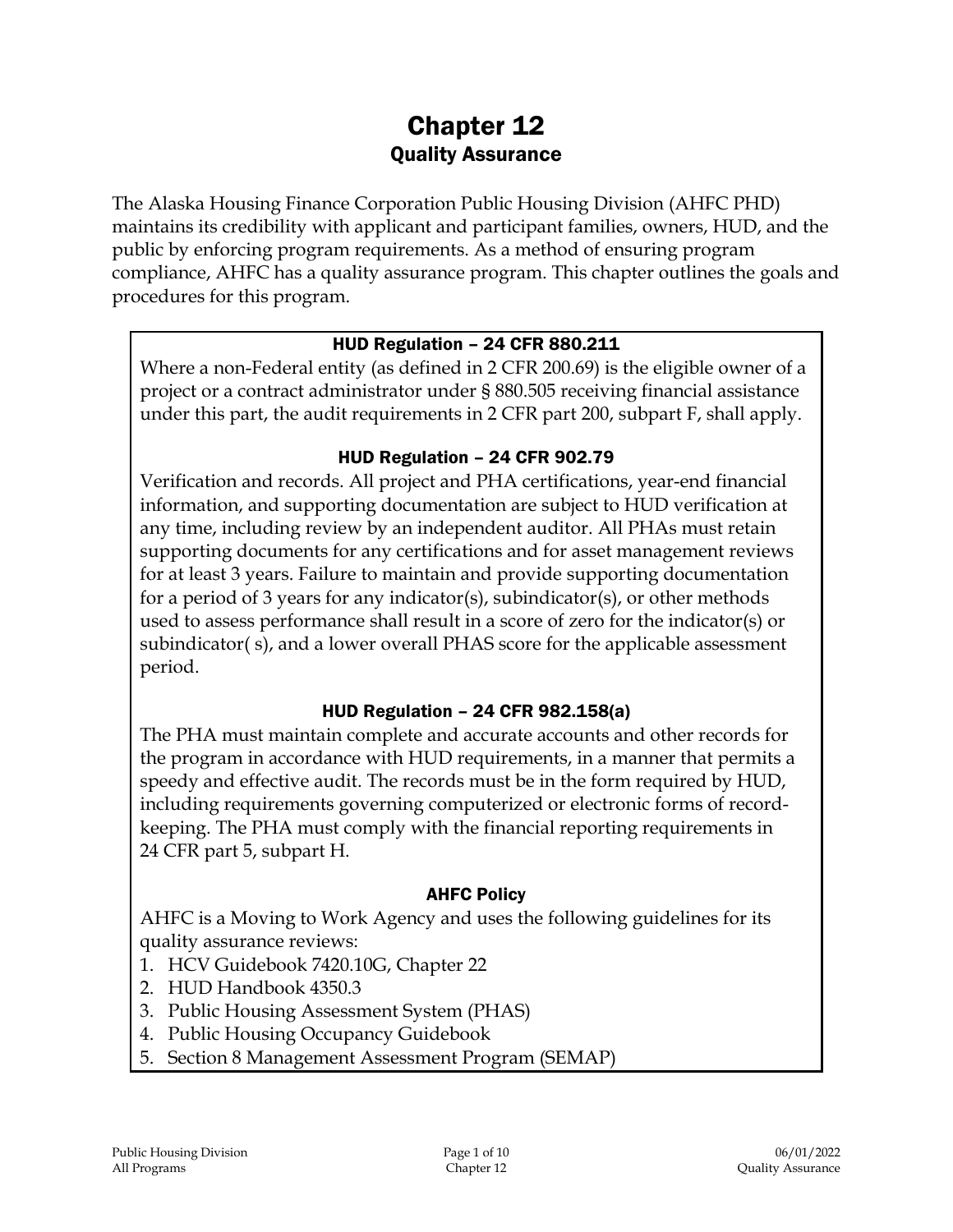# 1. Purpose

AHFC addresses errors, omissions, fraud, or abuse through both prevention and detection. This chapter discusses the methods of prevention and detection and includes the quality assurance goals, critical areas, and procedures.

Areas of substantial impact subject to review in the quality assurance plan are as follows:

- 1. **Waiting List** proper placement and selection
- 2. **Family Data** accurate, consistent, and thorough
- 3. **Income, Subsidy, and Rent Determination and Verification** accurate, timely, and appropriate based on family income and composition; this includes: the payment standard or unit rent, step rent, any tenant-paid utility allowance, rent reasonableness, and reasonable accommodation requests
- 4. **Initial, Interim, and Regular Examinations** accurate, timely, and thorough
- 5. **Subsidy Payments** accurate
- 6. **Inspections** proper and timely, deficiencies documented, and appropriate repairs completed
- 7. **Moving to Work Special Programs and Exemptions** proper calculation of hardship exemptions, proper application of screening criteria for special admissions, review of partner agency records, and quality assurance inspections of assisted units

# 2. Statewide Quality Assurance Goals

Quality assurance is used as a tool for:

- 1. Error prevention
- 2. Compliance documentation
- 3. Performance documentation
- 4. Training programs

The AHFC quality assurance process ensures that staff's daily decisions regarding eligibility, subsidy, rent reasonableness, housing assistance payments, and housing quality conform to program requirements and are based on accurate information. The AHFC quality assurance process is conducted regularly and addresses general program performance, staff capabilities, and experience.

Information obtained during quality assurance reviews identifies individual errors and omissions and aggregates error rates by category and the extent and causes of errors. This level of detail allows AHFC to initiate actions necessary to prevent the recurrence of problems identified.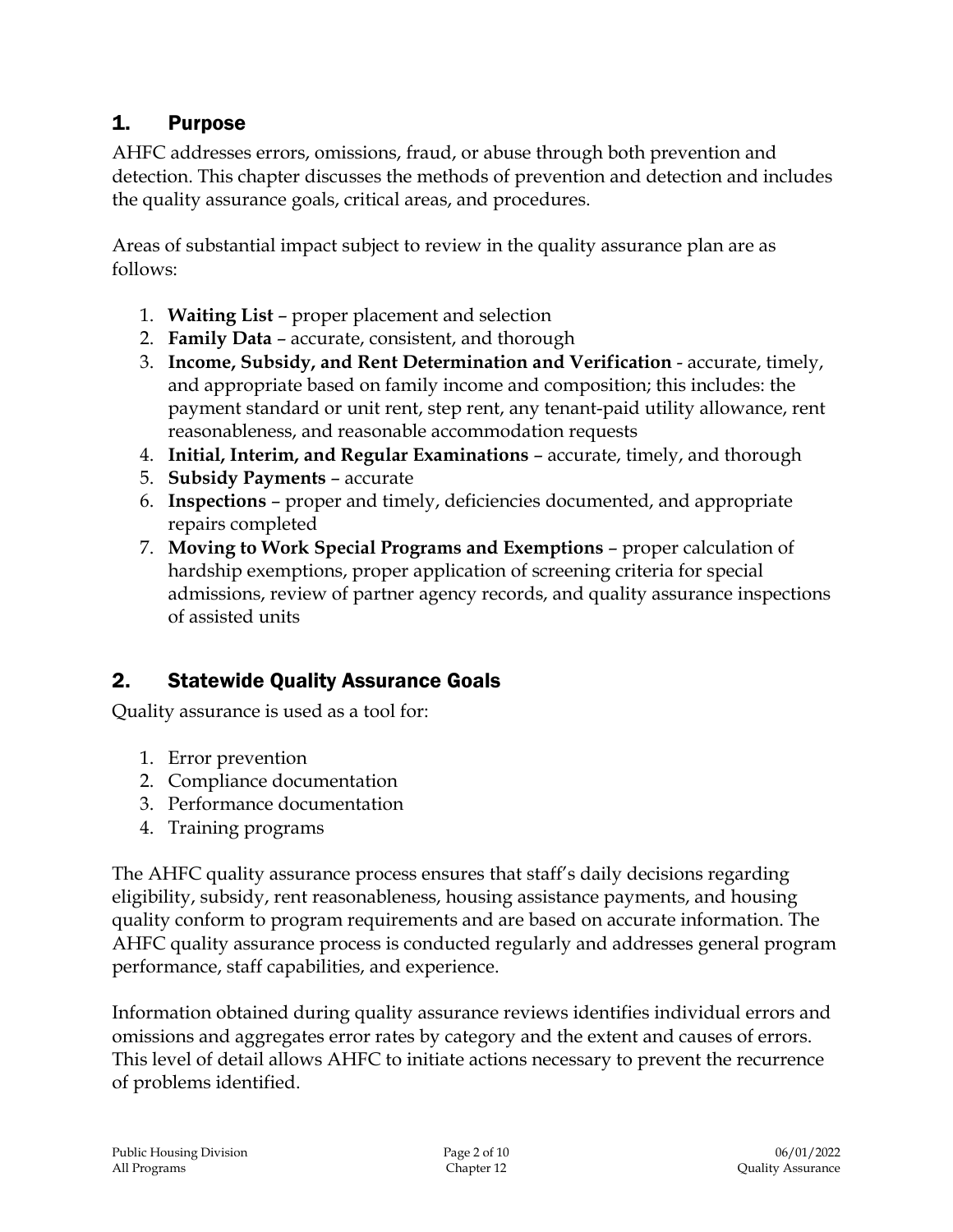AHFC also uses this data to develop training for staff. Recommendations for training are submitted to the Policy & Program Manager II. When the overall error rates exceed an acceptable level, management will determine the cause of the errors and identify whether changes in operating policies and procedures need to be made to resolve the problem. Housing Operations may expand the scope of reviews when fraud or patterns of deficiencies are uncovered; scope means both an increased number of files subject to review as well as more in-depth reviews.

To detect and prevent recurring errors, omissions, or fraud and abuse, reviews are divided into the categories below.

### 2.A New Admissions

The objective of the new admission review is to determine that the file is complete, meaning that all information, particularly screening, eligibility, income, assets, and allowances, have been properly verified; unit size is appropriate; and the subsidy, rent, and utility allowance calculations are correct. In samples of new admissions, 98 percent of files reviewed must demonstrate that families met this objective.

### 2.B Family File Reviews

The objective of the file review is to determine whether the information in the file is consistent with the family information reported. If any of the file entries are incomplete, unverified, or incorrect, the specific error is noted on a standardized form that may be compiled and tabulated to summarize the results of all family file reviews.

Once the family's information has been assessed for accuracy and completeness, AHFC looks at application of utility allowances, reasonable accommodation requests, the payment standard, and unit rent (in conjunction with rent reasonableness below) to determine if subsidy was calculated correctly. At least 90 percent of files sampled must demonstrate full compliance with policies governing standard documentation (i.e., family composition, birth certificates, family data, etc.), calculation of income, application of appropriate allowances (if applied, medical, child care, and disability expenses), and usage of utility allowances.

### 2.C Rent Reasonableness

This review is included as part of a file's review. The objective is to determine whether the rent approved by AHFC is reasonable in accordance with HUD regulations and AHFC rent reasonableness procedures. This review ensures owners do not receive more rent than other similar private rental market units. At least 98 percent of files sampled must demonstrate full compliance with policies governing rent reasonableness.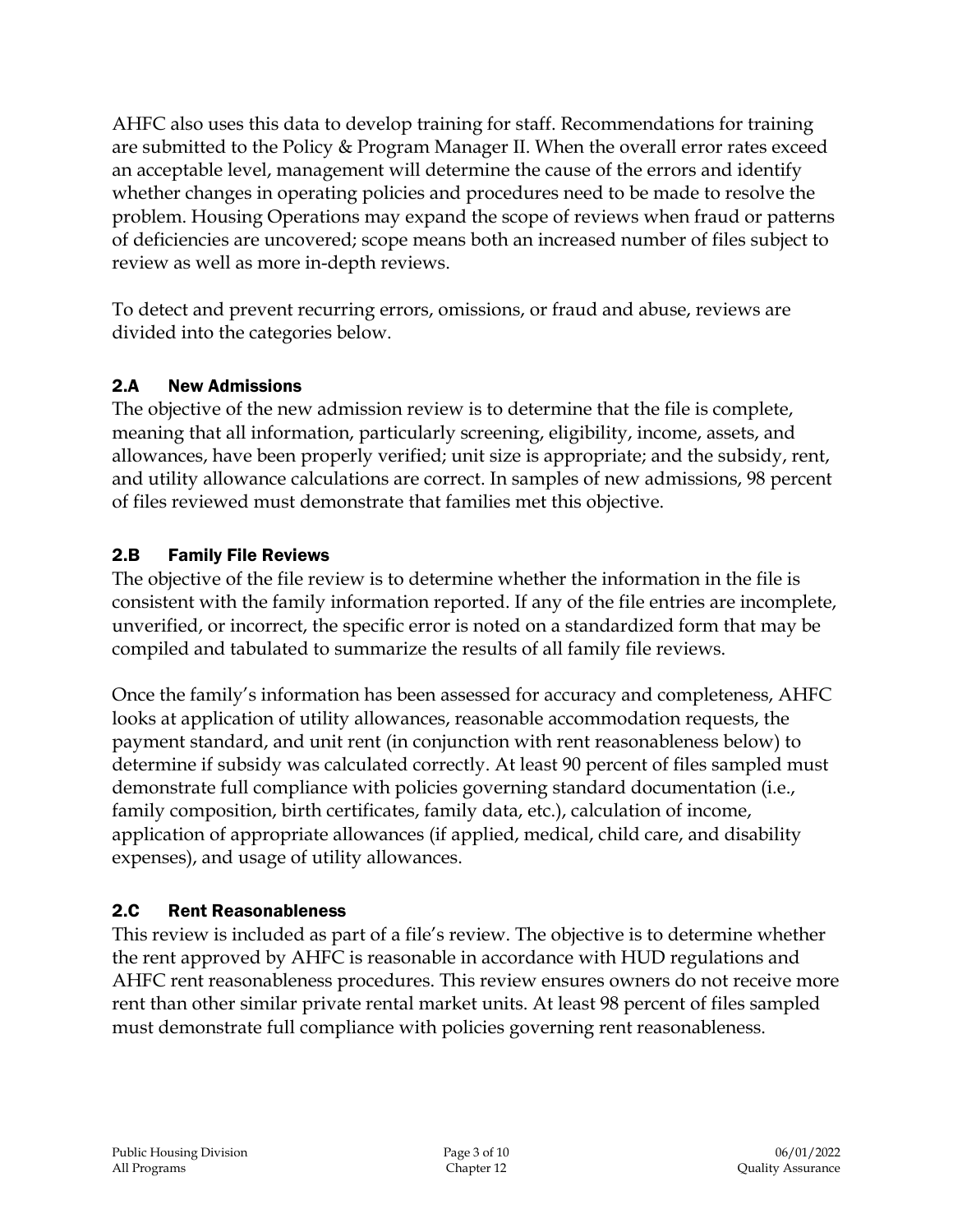### 2.D Inspection Enforcement

The objective of this review is to examine the quality of the original inspector's work and the accuracy of the inspector's determination regarding compliance with inspection requirements. This section is listed separately for clarification purposes; this is part of the file review.

### 2.D.1. Housing Choice Voucher Program

#### AHFC Policy

- 1. Moving to Work Activity 2010-5 begun on May 1, 2012 allows for a biennial HQS inspection schedule (units funded with HOME funds are inspected annually).
- 2. This activity also allows landlords to self-certify repairs completed for minor HQS fail items. See Chapter 7 Housing Quality Standards Inspections for guidelines on determining minor and major HQS fail items.

The review prevents owners from receiving subsidy for substandard units and insures that units are maintained properly. AHFC will also monitor timeliness of corrective actions taken against owners who failed to comply with HQS guidelines.

### 2.D.2. AHFC-Owned Units

As part of a file's review, the independent reviewer will:

- 1. Verify AHFC conducts inspections (UPCS and housekeeping) in accordance with the Inspections policy, and
- 2. Verify AHFC documents any necessary corrective action in a timely manner, and
- 3. Verify that when a corrective action is required, AHFC took appropriate and timely action to verify the correction.

# 3. Adequate Scope and Sampling

The sample of files or records is drawn in an unbiased manner. Quality Assurance (or designee) selects the files for review using a random sampling method. AHFC uses the sampling set forth in 24 CFR Part 985.3(a), (b), (c), and (f) and the HCV Guidebook, Chapter 22, as shown in the table below. The table identifies the minimum sample size required, based on the "universe" of files to be reviewed. Notification is sent to the supervisor for distribution or directly to staff. Supervisors, regional managers, or Housing Operations may request additional reviews.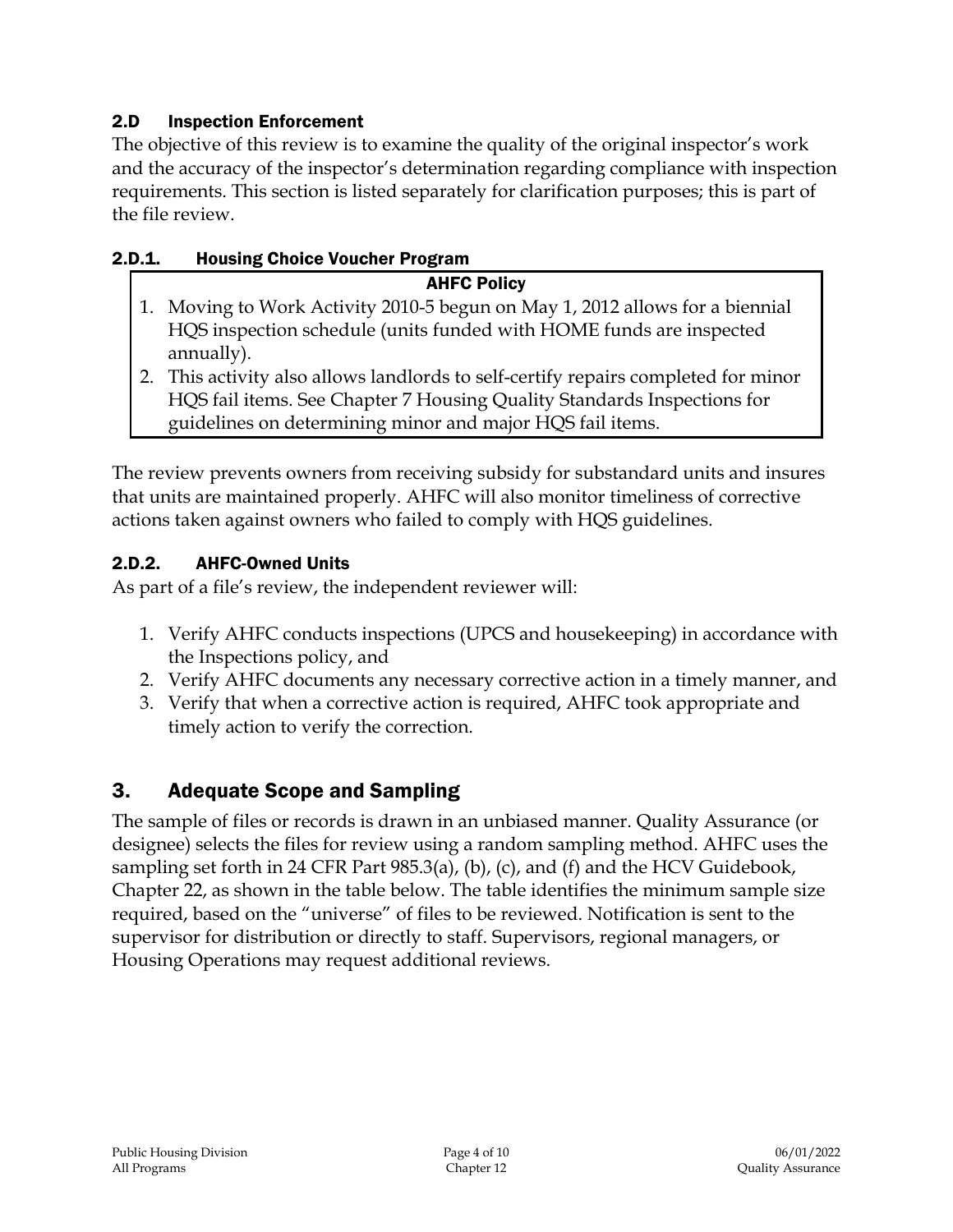### AHFC Policy

| Universe Number of Files/Records to Sample |
|--------------------------------------------|
| 25 or less 3                               |
|                                            |
|                                            |
|                                            |
|                                            |
|                                            |

- 1. Six-month samples will are selected by three review types: interim (if applicable), regular, and new admission. The number of actions that occurred during the period selected will constitutes the "universe." The universe is then divided by two for the actual sample size which will not be less than 3 files.
- 2. For the independent annual file reviews, the "universe" is drawn from the total number of vouchers and units in the entire portfolio that is assigned to each area. The sample is subdivided based on the percentage that each individual program contributes to the entire portfolio.
- 3. If a review is not for an entire portfolio, then the universe may be selected using the total number of units in the individual program(s).

### 3.A Application Process

A sample of all new applications received during the period may be selected or may be included in the sample size for the six-month reviews.

The independent reviewer may select a small number of current applications and ineligible applicants. The waiting list process may be included in the review.

### 3.B Family File Reviews

For the six-month review actions, the universe is the total number of actions that occurred during the period. The sample includes new admissions, regular examinations, and interim examinations (if applicable) with a selection from each type.

For the independent annual file reviews, the "universe" is drawn from the total number of vouchers and units in the entire portfolio that are assigned to each area.

### 3.C Rent Reasonableness

The universe consists of the files selected for review under the new admission and family file review processes. At this time, AHFC will not pull a separate sample for only rent reasonableness.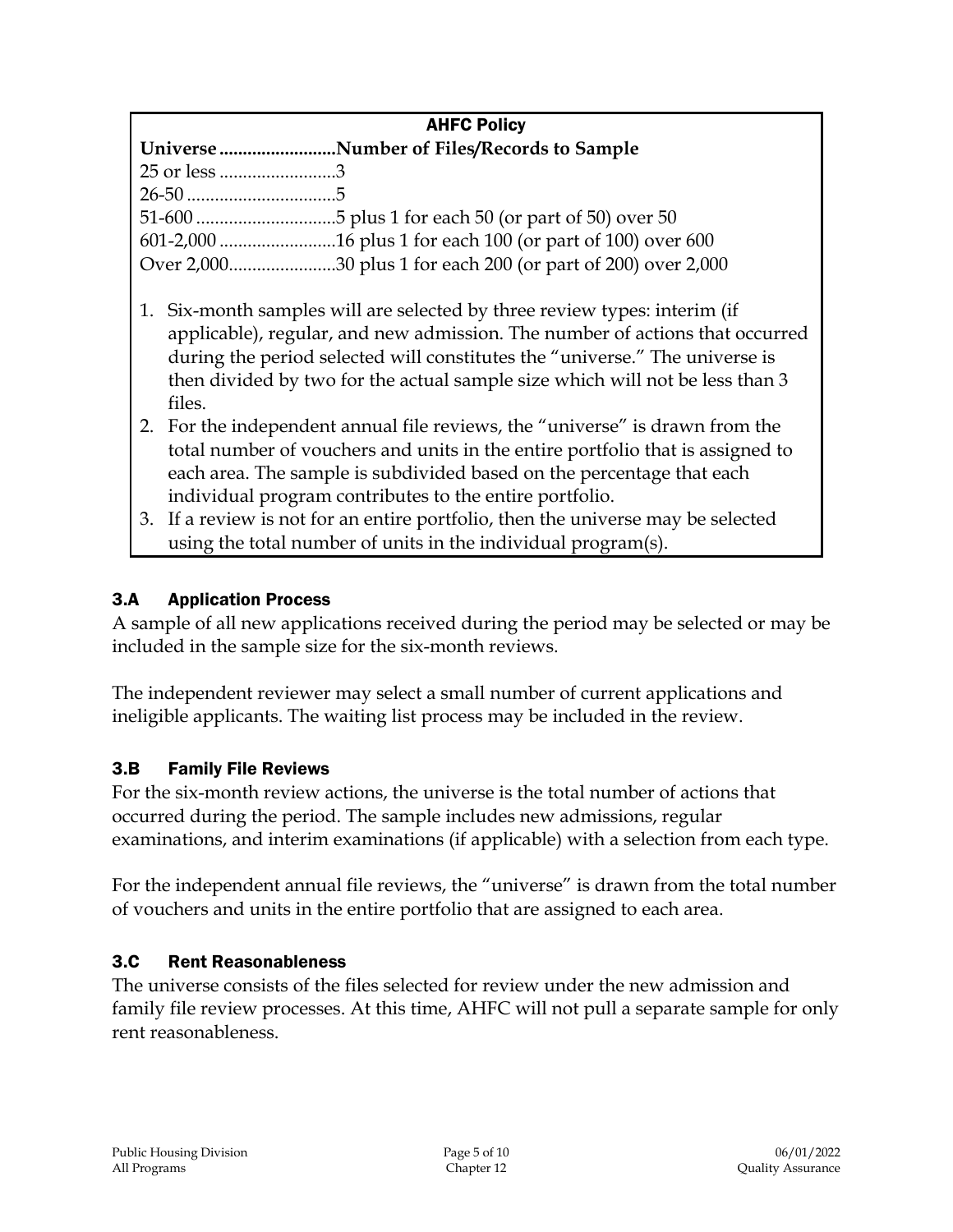### 3.D Inspection Enforcement

Under SEMAP, AHFC is required to perform HQS quality assurance inspections. AHFC Internal Audit inspection reviews may be counted toward the quality assurance reviews due for a period. Quality Assurance will ensure that the required number of inspections meet the sample size. An updated list of completed inspections will be sent to the regional managers and supervisors.

The universe equals the total number of vouchers per jurisdictional area. The sample size is completed over a two year period due to the alternate inspection schedule. Sampling is drawn from completed inspections with a cross-section of neighborhoods and inspectors. The universe includes the following:

- 1. The new (initial) inspections performed during the period under review.
- 2. The units under HAP Contract during the period under review.
- 3. The failed and complaint HQS inspections performed in period under review.

# 4. Quality Assurance Procedure

The AHFC quality assurance process is divided into time periods and two areas of criticality: critical and noncritical (see Critical and Noncritical Areas in this document).

- 1. AHFC staff conducts reviews every six (6) months
- 2. Quality Assurance may conduct independent reviews annually.
- 3. If the AHFC Internal Audit Department conducts a review, then Quality Assurance will not conduct an independent review. AHFC's intent is to have a full review of each geographic location annually.

### 4.A Staff Review

Staff is responsible for reviewing a sample of applications during each six-month review period. The purpose of the review is to monitor the accuracy of data entry and ensure each applicant is properly placed on its waiting list. The sample is drawn from the applications submitted during the review period.

A sample of examinations is limited to those representative transactions completed during the past six months (i.e., applicants, move-ins, interim (if applicable) and regular examinations).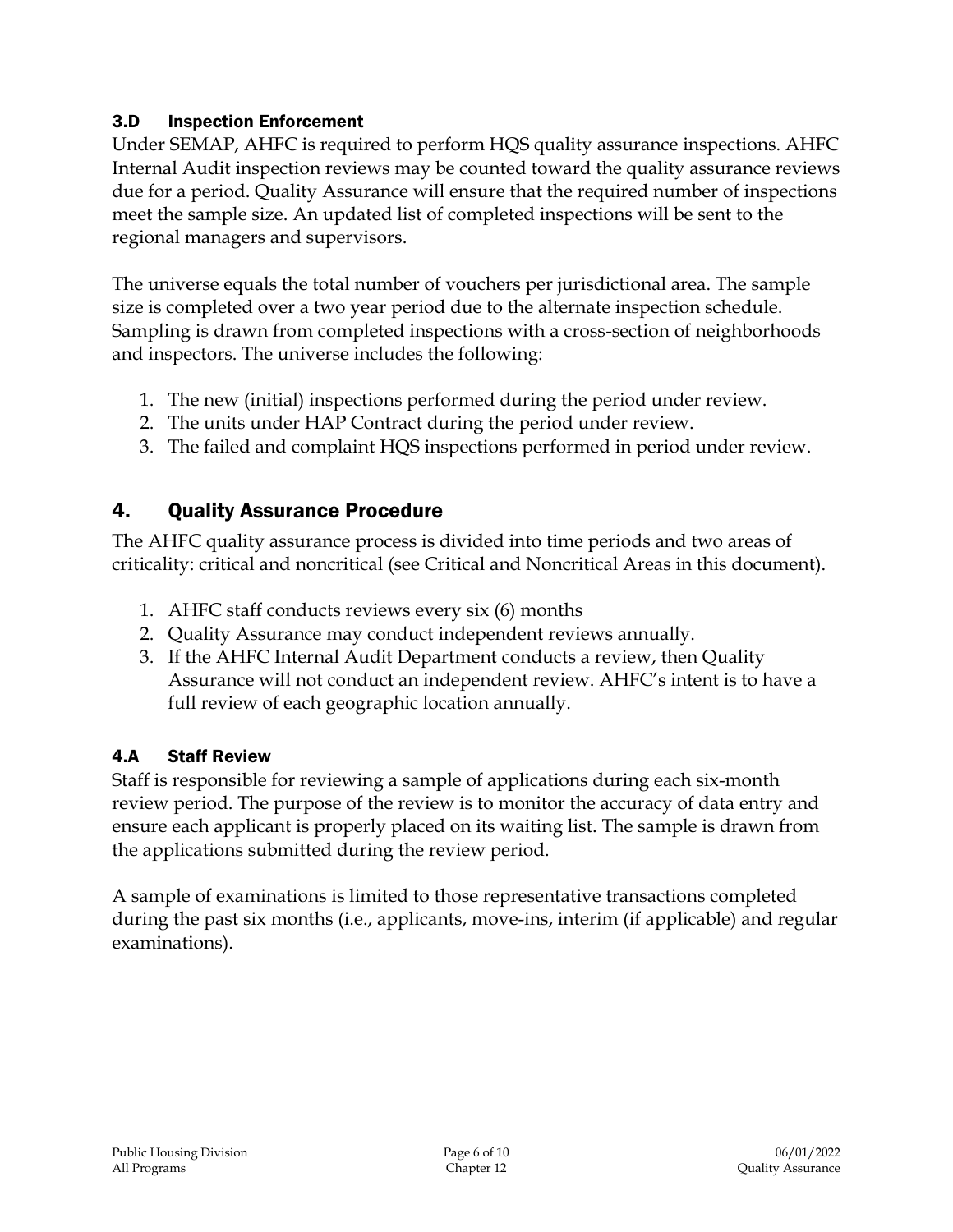### 4.A.1. File Review Schedule

Quality Assurance sends the list of selected files during the first month following the end of each six-month period. Staff have a minimum of four weeks to complete the reviews. The table below contains a schedule of each review period.

| <b>Review Period</b>  | <b>Sample Distribution</b> | <b>File Review Due Date</b>     |
|-----------------------|----------------------------|---------------------------------|
| January 1 to June 30  | By the 2nd week of July    | Last working day of<br>August   |
| July 1 to December 31 | By the 2nd week of January | Last working day of<br>February |

### 4.A.2. Selection of Reviewer

In offices where there are multiple persons, an AHFC supervisor or another qualified person other than the person who performed the original work shall conduct the review and determine if the file documents or records conform to program requirements.

Due to the size of the following offices – Bethel, Cordova, Homer, Nome, Seward, Sitka, Valdez, and Wrangell – the staff member who performed the work will conduct the review, unless alternate review procedures have been established. The independent annual review may include a sample of these reviews to check for program compliance.

### 4.A.3. File Review Process

- 1. Quality Assurance emails the list of files to be reviewed to the regional manager and designated staff.
- 2. Staff completes the checklists and corrects any file deficiencies. A deadline is given for the necessary corrections.
- 3. A copy of the completed file checklists is sent to Quality Assurance.
- 4. Corrections to any deficiencies must be completed within 30 days after the file review due date. The corrections are noted on the QA form and filed in the Quality Assurance file.
- 5. Quality Assurance reviews the file checklists to assure compliance and reviews for patterns of errors. Quality Assurance follows-up on all deficiencies that can be corrected.
- 6. Each office is responsible for maintaining a Quality Assurance file to ensure reviews are completed and corrections are made as required. The Quality Assurance file will consist of two (2) completed six-month quality assurance review packets, not including the current review period in process. After the third (3rd) review period is complete, an expired review packet may be purged and shredded.
- 7. Quality Assurance will keep three (3) fiscal years of completed six-month quality assurance review packets in a Quality Assurance file on-site.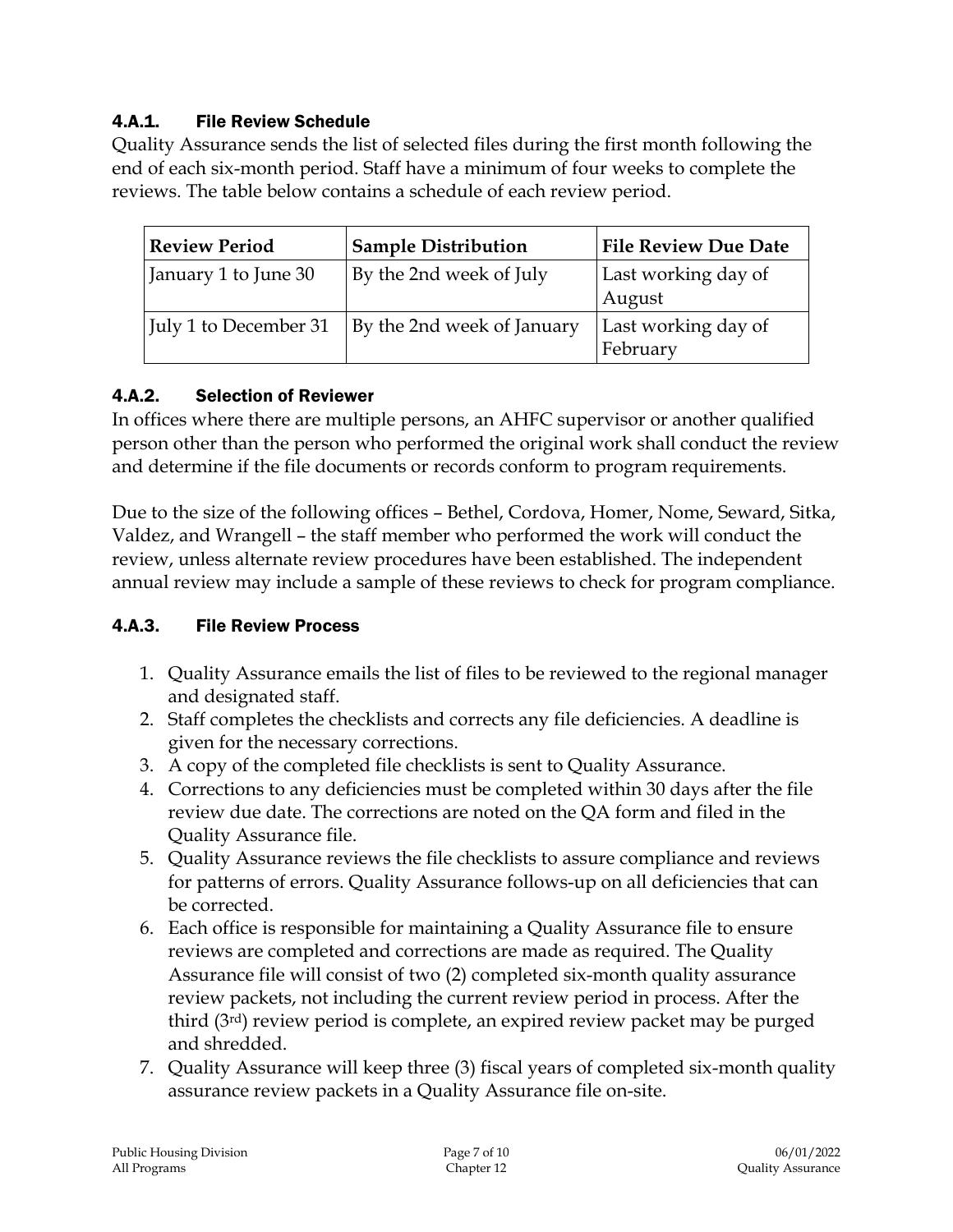### 4.B Independent Review

Each office is subject to an independent review of the files annually. The independent party may conduct the review on-site if funding is available. The independent reviewer may review a sample of six-month reviews to ensure that the necessary corrections were made. In the case where the independent party is the AHFC Internal Audit Department, the review process is conducted according to their requirements.

The independent reviewer may review a sample of current and denied applications during the annual review. The independent reviewer may also evaluate a sample of waiting list management and documentation procedures. The purpose of this review is to ensure that applicants are selected from the waiting list in the proper order.

### 4.B.1. File Review Schedule

Quality Assurance will schedule offices to be reviewed each year. This schedule is coordinated with the Internal Audit Department schedule. The samples are drawn as stated in the Adequate Scope and Sampling section above.

#### 4.B.2. File Review Process

- 1. Quality Assurance generates and disperses the sample to the independent party.
- 2. A standard checklist is completed and submitted to Quality Assurance.
- 3. Quality Assurance conducts a final review of the file checklists.
- 4. The independent reviewer provides a summary report within 45 days of the review. The regional manager or designee is responsible for providing a complete response, which may include a corrective plan of action for critical fail items not less than 30 days from the date of the report.
- 5. The independent reviewer will follow-up on required actions.
- 6. Statewide statistics are compiled and disbursed to the appropriate staff.
- 7. Recommendations for training are submitted to the Policy & Program Manager II.
- 8. Quality Assurance will keep three (3) fiscal years of completed annual review packets in a Quality Assurance file on-site.

### 4.C Inspections

Inspections formerly called "supervisory inspections" or "quality control inspections" are now known as quality assurance inspections. Quality Assurance will select the sample of inspections for review. The number of QA inspections due are calculated in accordance with the Adequate Scope and Sampling section above.

The reviewer may choose to do the quality assurance inspection independent of the inspector. The reviewer may also choose to conduct a quality assurance inspection at the same time that the inspector conducts his/her inspection. If the QA inspection is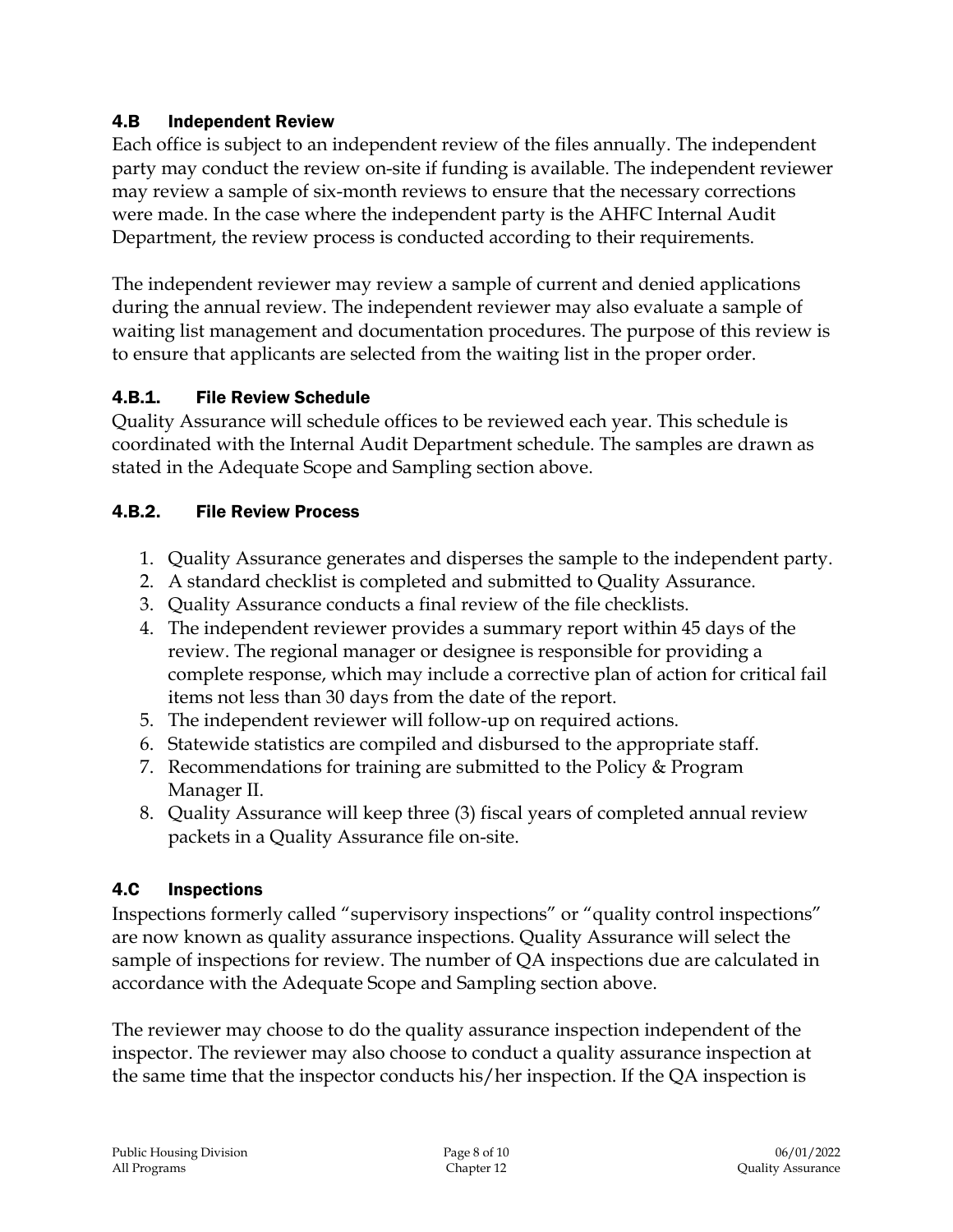conducted at the same time, the reviewer will complete a separate form and compare his/her inspection to the inspector's to resolve any discrepancies.

### 4.D New Hires

When a new person is hired at AHFC as an asset supervisor, asset technician, or housing program specialist and is responsible for final eligibility and/or regular/interim certifications, a random selection of files is reviewed by an independent party. The review is due before the new hire completes his or her eighth month of employment or within eight (8) months of file assignment.

File checklists are submitted to Quality Assurance. Follow-up on deficiencies is required. Recommendations for training are provided to the appropriate supervisor(s).

# 5. Critical and Noncritical Areas

In order to meet quality assurance goals, errors are categorized as critical or noncritical. This information is used to address general program performance, staff capabilities and experience, and training needs. All identified errors in a family's file will be labelled and the corrective action documented.

### 5.A Critical Items

Critical items are integral to program eligibility or subsidy. They may also consist of items that HUD requires to be in the file.

# 5.B Noncritical Items

These items do not affect the subsidy or eligibility of the family. Noncritical items must be documented and corrected (where possible) in the file. These items are reviewed with staff for correction, completion, or used for individual training.

# 5.C Errors or Omissions

The AHFC quality assurance process contains procedures for taking corrective action on errors or omissions.

For six month reviews, staff is provided with deadlines for correcting and responding to errors. Staff will explain any corrections and document the date of correction via an e-mail to Quality Assurance. Staff will print a copy of the e-mail, attach it to the file review checklist, and place it in the office's Quality Assurance file.

For independent and new hire reviews, the regional manager (or designee) is responsible for providing a complete response for all items requiring action.